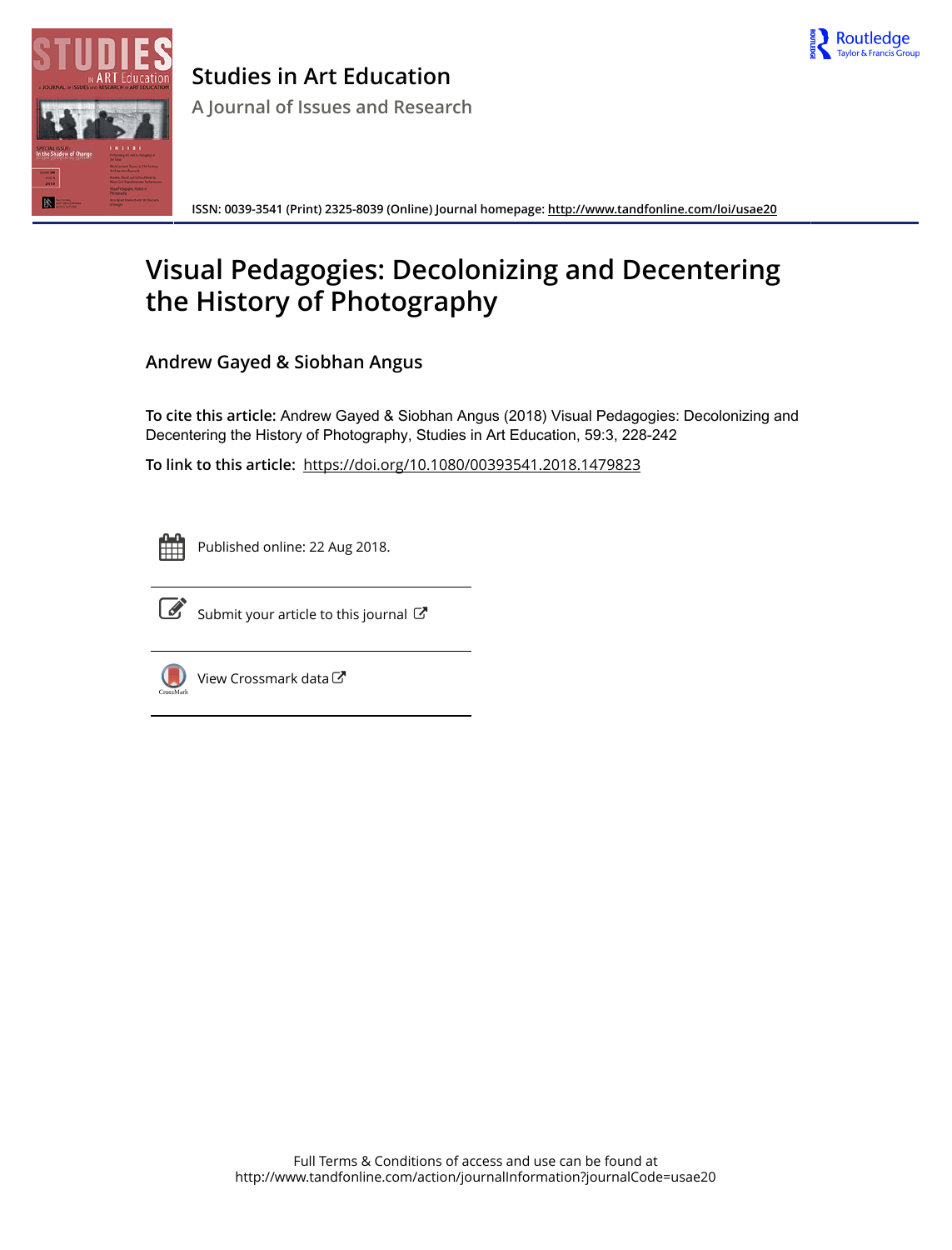"Through a reading of the history of photographic advancement in the Middle East, we illustrate the inherent imperialism present within the writing of photographic history and the importance of decentering the European advancement of photography."

# Visual Pedagogies: Decolonizing and Decentering the History of Photography

Check for updates

# ANDREW GAYED and SIOBHAN ANGUS

York University

This article discusses strategies to decolonize the classroom through changes in course structure that place postcolonial scholarship into dialogue with emerging scholarship that seeks to unsettle settler colonialism. This pedagogical approach interrogates the very structure of traditional art history to critically explore how systemic Eurocentrism is reproduced in an introductory history of photography course at a public university. As a case study, this article focuses on a history of photography course designed for second-year undergraduate students that provides a broad overview and historicization of one medium. Acknowledging important scholarship in visual culture studies, which has broadened what constitutes important art histories, we contend that more work needs to be done in introducing these complex ideological and methodological innovations in introductory courses. This article proposes methodologies for teaching an undergraduate survey course within the history of art that integrates non-Western and Indigenous knowledge. We argue that a transformed curriculum becomes a catalyst for decolonizing research.

Correspondence regarding this article may be sent to the first author at gayeda@yorku.ca.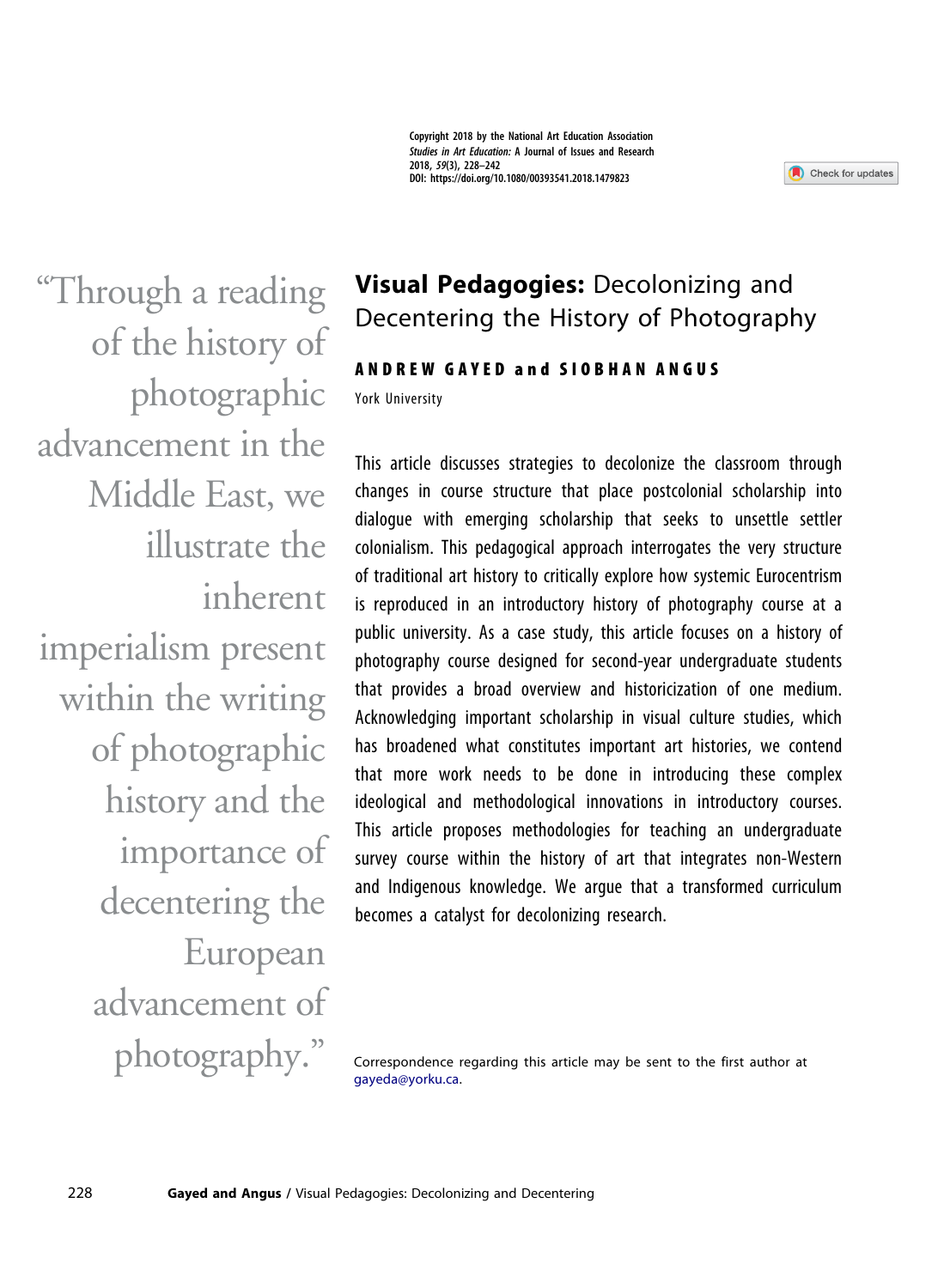<span id="page-2-1"></span>**R** estanch and methodologies in art<br>
ducation have undergone major<br>
shifts over the last few decades,<br>
foregrounding feminist; lesbian, gay, esearch and methodologies in art education have undergone major shifts over the last few decades, bisexual, transgender, queer or questioning, and intersex; Indigenous; and racialized perspectives in art history, a discipline that has traditionally been understood as conventional and traditionalist (Brzyski, [2007](#page-13-0); Iskin, [2017](#page-13-1)). Visual culture studies in particular, versus strictly the study of canonical art history, has reimagined what are recognized as important histories of art. In university settings, upper-level undergraduate courses and graduate seminars center on complex issues of power and representation, yet the introductory course is too often reduced down to the most straightforward, "comprehensible" history. Rethinking the survey course acknowledges the possibility of creating more expanded notions of what constitutes "important" art while accepting responsibility for the histories we create as educators. Canons of art are actively established and reinforced through the questions or themes instructors choose to focus on, the sites or artists they study, and the methods of teaching they employ. While critics have defined the canon as expressions of universal standards of quality, the canon itself can function as a mechanism of oppression, a guardian of privilege, and a vehicle for exclusion

<span id="page-2-0"></span>through which structures of class, gender, and race are hidden. As art historian Brzyski [\(2007\)](#page-13-0) argued, "it is more than curious, therefore, that despite the extensive nature of the critiques of canonicity and their wide acceptance, mainstream art history continues to embrace canonical logic in its day to day operations, research, presentation of scholarship, pedagogy, and curatorial practice" (p. 2). This article focuses on introductory courses because it is within the pedagogy of foundational courses that we witness the day to day and often unintentional maintenance of the canon, which influences and affects the scope of future research.

For the benefit of art historians and artisteducators, this article discusses strategies to decolonize the classroom through changes in course structure. We are two art educators who write and teach in Canada's Tkaranto (Toronto), the Three Fires Confederacy, Haudenosaunee, and Huron-Wyandot territories. For the purposes of this article, we use the term decolonization in recognition of our responsibilities as settlers on Indigenous land and the damaging role education has played in the displacement of Indigenous culture and identities.

<span id="page-2-2"></span>Scholars Tuck and Yang ([2012](#page-14-0)) have argued that the "language of decolonization has been superficially adopted into education and other social sciences" (p. 2), which turns decolonization into a metaphor. They suggested that when "metaphor invades decolonization, it kills the very possibility of decolonization; it recenters Whiteness, it resettles theory, it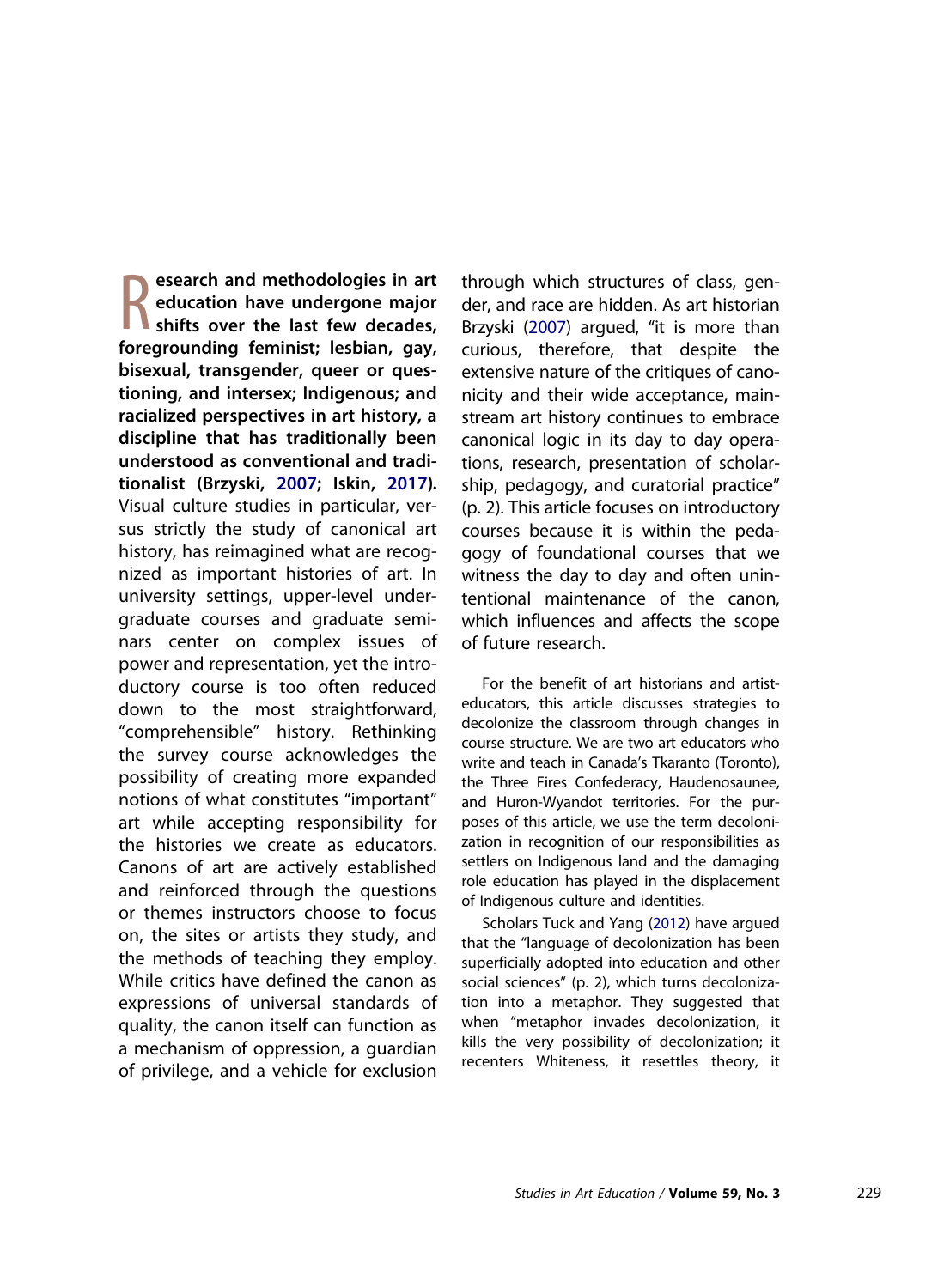extends innocence to the settler, it entertains a settler future" (p. 3). With this in mind, our course foregrounds Indigenous histories, perspectives, and theories while the geographic structure of our syllabus enables more specificity in highlighting the differences between postcolonial contexts and settler colonialism. Settler colonialism is a form of colonialism that cannot be theorized in the past tense, as it is characterized by the ongoing replacement of Indigenous populations with a new society of settlers, and the assertion of state sovereignty and juridical control over their lands.

<span id="page-3-0"></span>It is our intent to question the systemic structures that currently underpin the field, and we illustrate the ideological and methodological shifts in art education that are needed in the 21st century. Operating within a broader societal context of social unrest, state violence, xenophobia, and intolerance, arts education and arts educators have significant responsibilities when teaching and researching the history of representation and cultural production. As Kraehe [\(2017](#page-14-1)) has argued, the classroom presents significant day-to-day opportunities in which educators have the potential to seek justice in art education (p. 275). We suggest there is a need to question the ideologies of the traditional survey course and to integrate postcolonial pedagogy into the introductory or foundational learning in the arts. As a case study, this article focuses on an undergraduate survey course on the history of photography, a course that provides a broad overview and historicization of one medium. Building on the critiques of the Eurocentric writing of history, how can we zero in on the history of photography as a case study to examine the multiple and often contradictory histories that exist within the history of art? We argue that a transformed curriculum becomes a catalyst for decolonizing research. Rather than having to unlearn the Eurocentric foundation of photographic history and the history of art as students progress through upper-level courses, whereby scholarship can often function more as critique than

intervention, we suggest that teaching postcolonial methodologies as foundational to the history of art provides a significant foundation for generative interventions that complicate and expand dominant histories of art, introducing the possibility of multiple, varied, and occasionally contradictory histories of photography.

<span id="page-3-1"></span>As educators in Toronto, a city where 51.5% of the population self-identified as a visible minority in the 2016 census (Statistics Canada, [2017](#page-14-2)), our classrooms at York University reflect this diverse make-up. As one of Canada's largest and most multicultural universities, which enrolls students from 178 countries, the limitations of the traditional survey course to reflect diverse histories and viewpoints are apparent. In this context, the following questions frame our pedagogical concerns: Which version of the history of photography is taught in university curriculum? How can the survey course speak to students who may feel alienated by Eurocentric histories? Can postcolonial narratives co-exist within traditional accounts of photography? How do ongoing experiences of settler colonialism further complicate "traditional" narratives of photography? How can both conventional and postcolonial histories speak to one another productively to uncover a deeper connection between photography as a medium and the subjects within the photographs? While the focus of this analysis is photography, we believe that the methods discussed in this article have broader applications for professors and researchers in art history and arts education.

This article first provides a traditional overview of the history of photography, and later, we illustrate the complex narratives of intertwined, multilayered histories that are better understood as pluralized histories of photographies. Then we examine how this history is translated into classrooms. Building from this, we analyze the limitations of common textbooks used to teach the history of photography. Next, we suggest methodological approaches that incorporate strategies of decentering Eurocentric frameworks. We conclude by applying this theoretical intervention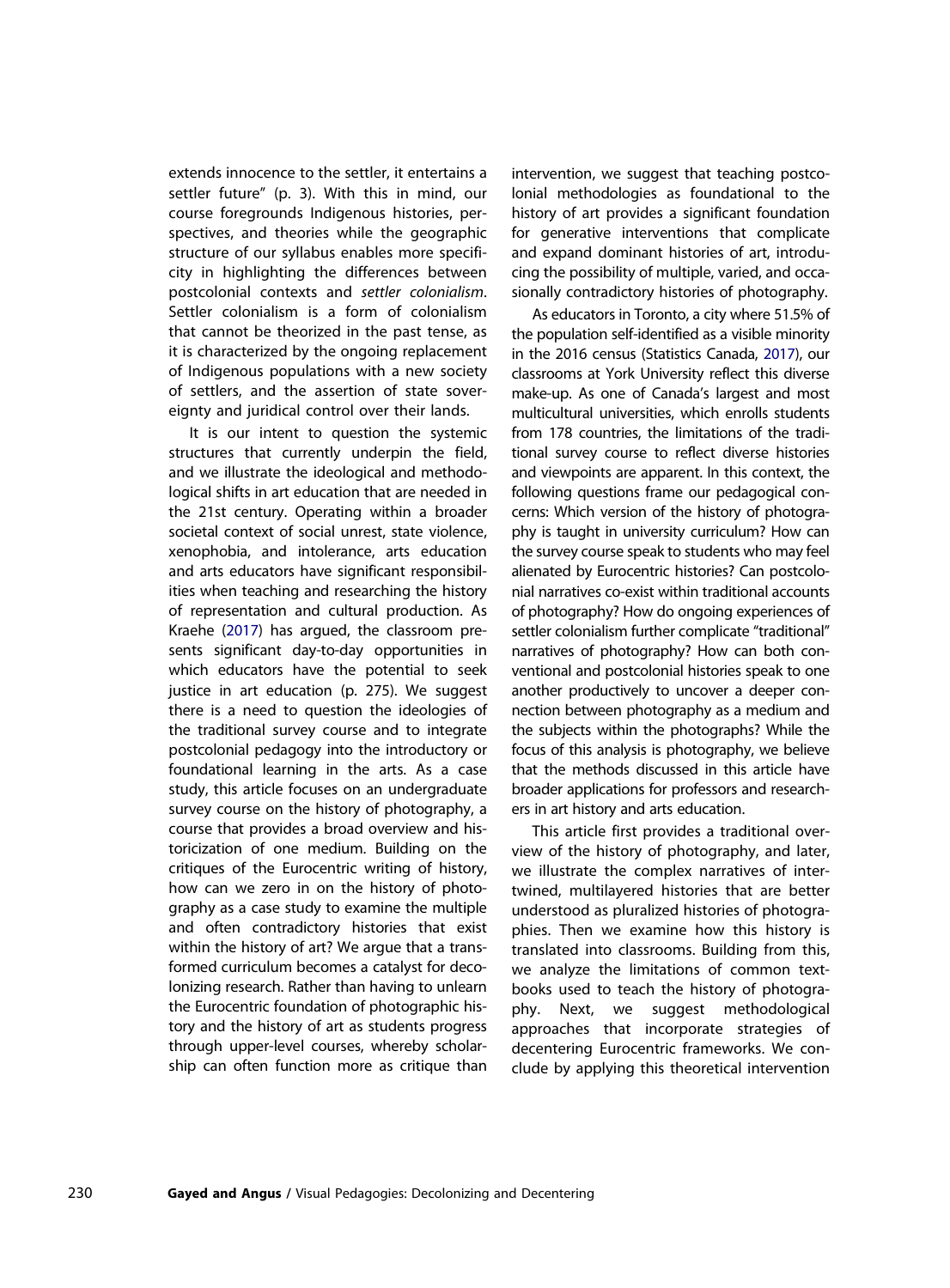in decolonizing historical accounts through a short analysis of photography in the Middle East.<sup>1</sup> While this case study is only one instance in which colonial epistemological structures actively excluded non-Western histories within the formation of the art historical canon, we hope this example will resonate with photographic histories in many different geographic regions.

#### What Is Traditional History Anyway?

<span id="page-4-6"></span>The history of photography is traditionally narrated as emerging in two competing forms in 1839: in France, Louis Jacques Mandé Daguerre's daguerreotype; and in England, Henry Fox Talbot's calotype negatives. The earliest histories were written by the inventors who developed photographic technology, notably Daguerre's Historique et Description des Procédés du Daguerréotype et du Diorama and Talbot's Some Account of the Art of Photogenic Drawing. Curator and historian Gasser ([1992](#page-13-2)) classified the early histories of photography (1839 to 1939) as falling into three categories: nationalistic debates over invention, technical handbooks, and imageoriented histories (p. 50). These foundational texts established an account that focused on technological development, written for specialized audiences. This history situates the development of photography in the innovations of a few individuals, and by extension, nationalistic histories of England and France. As Brunet ([2011\)](#page-13-3) has observed, the universal claims of photography are contradictions to the patriotic debates on the origins of photography and often result in a reductive comparative discourse that centers on national geniuses, traditions, and characters (p. 98).

<span id="page-4-8"></span><span id="page-4-7"></span><span id="page-4-5"></span><span id="page-4-4"></span>By the turn of the 20th century, an interest in photography as art came to the fore, and the aesthetic quality of photographs became a significant concern in scholarship. The first curator of photography at the Museum of Modern Art (MOMA), Beaumont Newhall, wrote the influential The History of Photography: 1839 to the Present (1982), a

book based on his 1937 exhibition at MOMA. For Newhall, photography was both a technologically determined product of the camera and the creation of an individual artist. Linking the technical innovations of photography to aesthetic developments, Newhall bridged the earlier historiography (e.g., the concern with "calotype vs. daguerreotype") with contemporary concerns regarding the photograph's status as an art object and the importance of authorship. Newhall played a significant role in shaping the Western canon, producing a limited but influential idea of what constituted important photography, primarily formed by photographers from England, France, and America. Newhall's language of objective detachment in assessing the strength of photographs masked his subjective aesthetic judgments (Bertrand, [1997,](#page-13-4) p. 143).

<span id="page-4-3"></span><span id="page-4-2"></span><span id="page-4-1"></span><span id="page-4-0"></span>By the second half of the 20th century, the emphasis on "important" photographers and masterpieces was complicated by the inclusion of feminist, queer, and multicultural perspectives. This theoretical re-examination of photography introduced new methods of interpretation that facilitated complex histories from multiple vantage points. John Tagg's [\(1988\)](#page-14-3) term "photographies" has become influential in describing the diversity of practices, artifacts, and practitioners, resulting in many and concurrent histories of photographies. Informed by Althusser ([2014](#page-13-5)), Barthes [\(1981\)](#page-13-6), Benjamin ([2007](#page-13-7)), Berger [\(2008\)](#page-13-8), Sontag [\(1977\)](#page-14-4), and Bourdieu [\(1990\)](#page-13-9) among others, historians of photography foregrounded issues of representation, identity formation, and power by critically analyzing the photograph, the archive, and the museum (Burgin, [1982](#page-13-10); Rosler, [1993](#page-14-5); Sekula, [1986](#page-14-6); Solomon-Godeau, [1991](#page-14-7); Tagg, [1988\)](#page-14-3). This period saw a new interest in amateur or vernacular photography, complicating notions of artistic genius and formalist readings in favor of a sociohistorical approach. Transnational perspectives have sought to place developments in technology and style within a broader international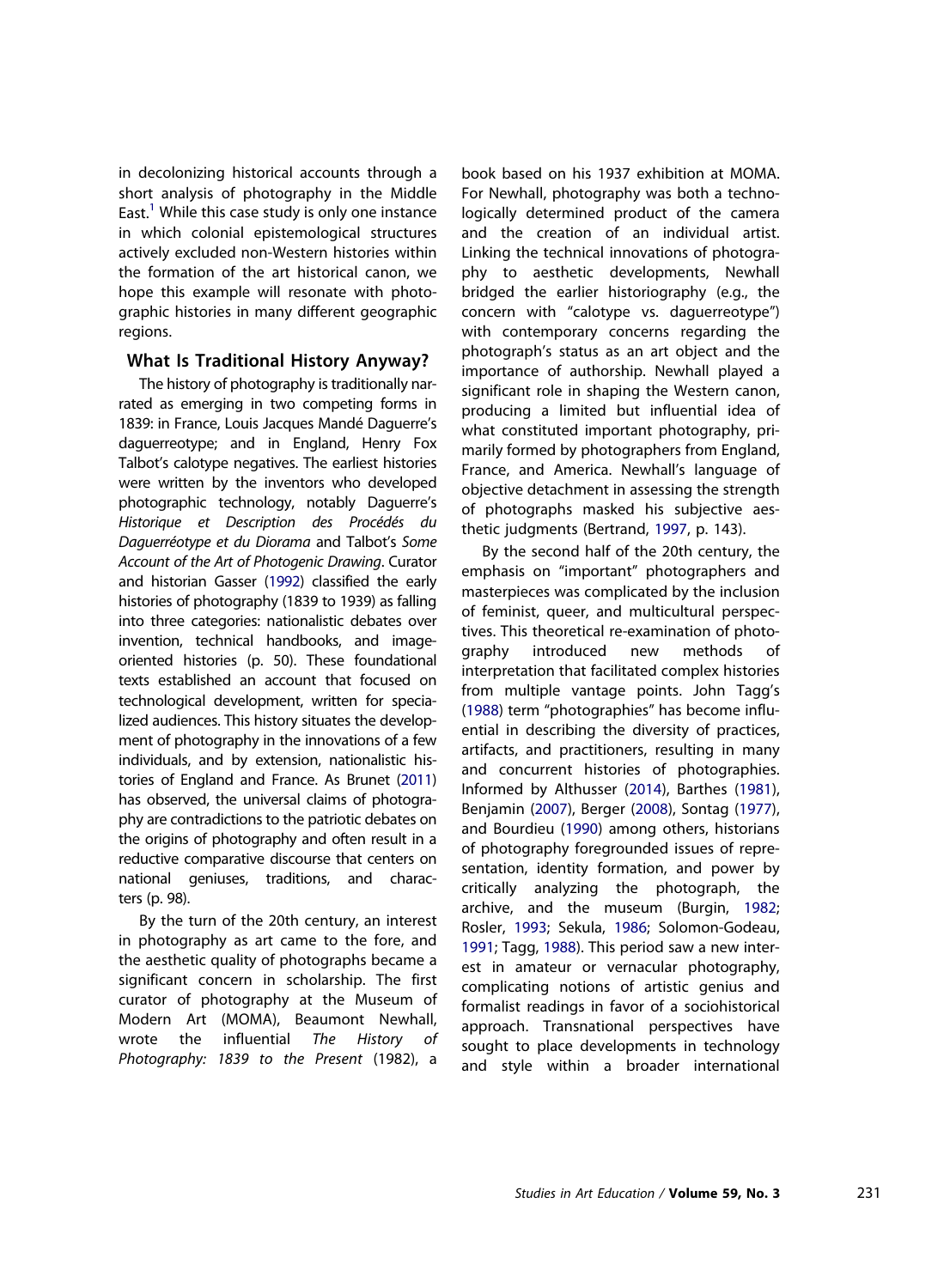<span id="page-5-4"></span><span id="page-5-1"></span>framework that challenges the traditional focus on the West and argues for the need to provincialize Europe within the history of art. These efforts align with scholars of global art histories that work to complicate the writing of art history and determine a historical narrative that does not "other" non-Western art as periphery, derivative, or reduce it to an addendum to dominant history (See Low, [2012](#page-14-8); Pinney & Peterson, [2003;](#page-14-9) Poole, [1997;](#page-14-10) Tagg, [1988,](#page-14-3) [2010](#page-14-11)). However, these advancements in scholarship are not often taught in introductory classes. We aim to further this valuable art historical trajectory into strategies for postcolonial pedagogy within visual culture. We are not referring to specific pedagogical practices or schools of thought when we say postcolonial pedagogy. Instead, we look at how postcolonial theory, critical race theory, and anti-racist critique can be used within the teaching of art history. Postcolonialism as a term is used broadly within our study to signal an approach to research and teaching that is focused on decentering Eurocentric epistemological structures; instead, we aim to center Indigenous and non-Western historical narratives.

#### Globalizing the Classroom

Our pedagogical intervention is rooted in the critical works done in the history of art and visual culture studies that have, and continue to, actively rework the Western canon.<sup>[2](#page-15-1)</sup> While scholars have complicated and globalized the history of photography, within the classroom, introductory and foundational courses tend to favor textbooks that establish a more traditional narrative. More challenging theoretical approaches often are reserved for upper-level special topics seminars, at which point the student already has a Eurocentric foundation of the discipline. To analyze how the history of photography is currently taught, we have consulted The Open Syllabus Project [\(2016\)](#page-13-11), which gathers open access syllabi from across the Internet and allows instructors to upload their own. The Open Syllabus Project includes over 1.1 million syllabi, built from publicly posted syllabi and supplemented by instructors uploading their own. We use the following abbreviations to demonstrate the overall results: Overall Rank (OR) Assignment Count (AC) Teaching Score (TS). The TS is the most significant indicator, marking the "frequency with which a particular work is taught" (The American Assembly, [2016](#page-13-11), n.p.).

<span id="page-5-3"></span><span id="page-5-0"></span>In texts that contain the keywords "history" and "photography," Mary Werner Marien's ([2013](#page-14-12)) Photography: A Cultural History ranks first (OR: 4,832, AC: 94, TS: 12) followed by Rosenblum's ([2007\)](#page-14-13) A World History of Photography (OR: 5,189, AC: 89, TS: 11.3), and Newhall's [\(1982\)](#page-14-14) The History of Photography (OR: 10, 284, AC: 54, TC: 6.9). A more general search of "photography" shows results with a much higher OR: Berger's ([2008\)](#page-13-8) Ways of Seeing (OR: 66, AC: 1,202, TS: 92.0) and Sontag's ([1977\)](#page-14-4) On Photography (OR: 343, AC: 536, TS: 63.6). However, neither of these texts are a history of photography, they are frequently assigned in upper-level classes, and they are commonly assigned alongside other texts (often one of the more specifically "history" textbooks listed above). Overall, while Marien's [\(2013](#page-14-12)) TS is slightly higher, Rosenblum's ([2007\)](#page-14-13) was more commonly assigned as the primary textbook.

<span id="page-5-5"></span><span id="page-5-2"></span>The use of the Open Syllabus Project data has been supplemented by our analysis of syllabi in universities across Ontario, Canada. One of the shortcomings of the Open Source Syllabus model is that it does not distinguish between texts assigned over multiple weeks (each text is counted only once) or between primary and suggested reading. To address this issue, we conducted a survey of publicly posted syllabi at universities in Ontario, Canada; in addition, we chose a random sample of history of photography courses in the United States. Through our supplemental analysis of individual syllabi, we found that Marien's [\(2013](#page-14-12)) and Rosenblum's ([2007](#page-14-13)) texts consistently formed the foundation of history of photography courses. While this is far from a comprehensive analysis, we suggest that it reflects a reasonably accurate distribution of assigned texts.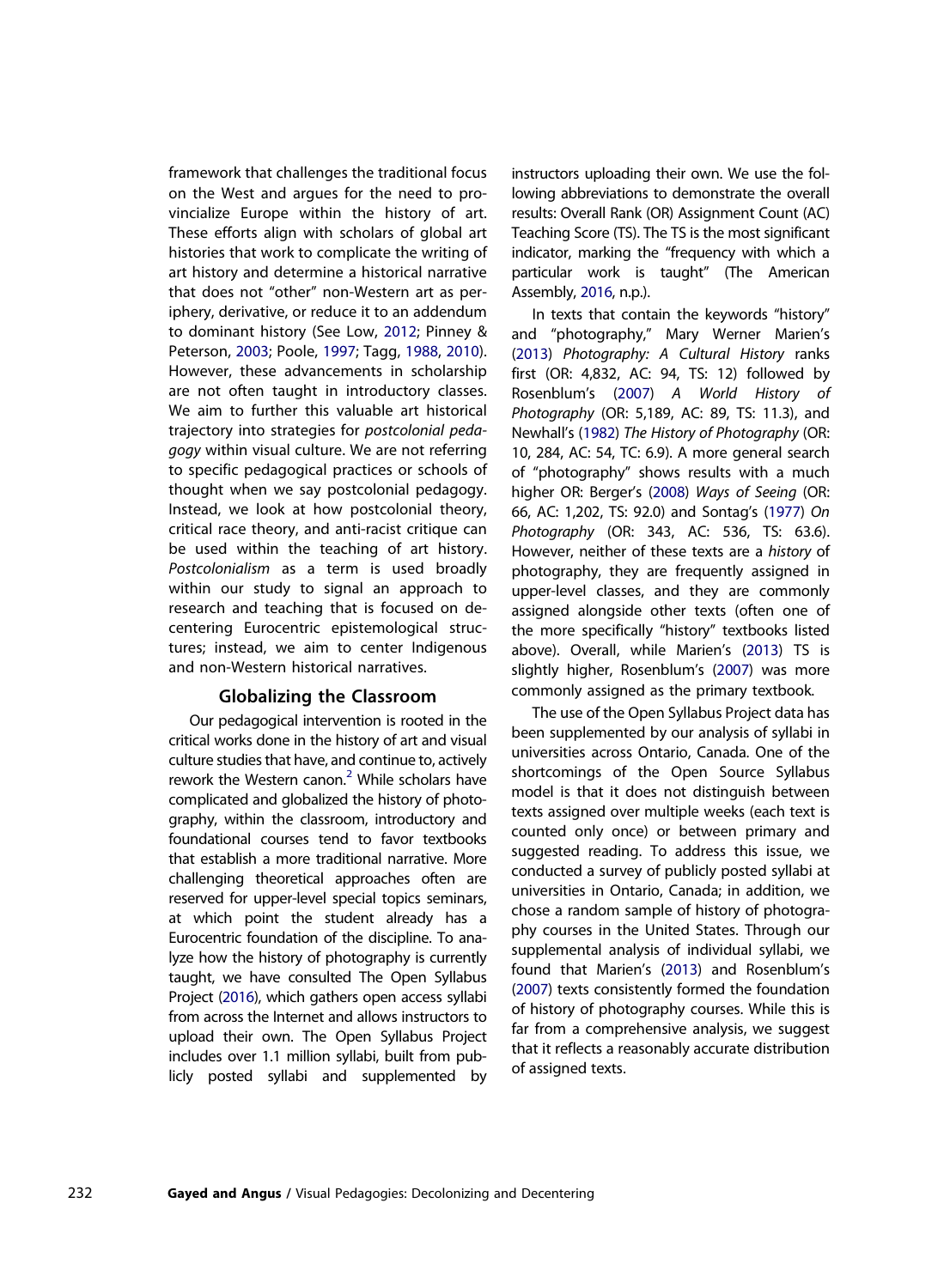Our research concludes that a few foundational, historical texts form the basis of many courses. Newhall's ([1982](#page-14-14)) aforementioned text, The History of Photography; Rosenblum's [\(2007\)](#page-14-13) A World History of Photography; and Marien's [\(2013\)](#page-14-12) A Cultural History of Photography rank as the key survey textbooks assigned in introductory-level history of photography courses. Rosenblum's ([2007](#page-14-13)) text is our primary site of analysis as it is commonly assigned and explicitly claims to be a global history. This book provides a rich site of analysis both for the frequency with which it is assigned and with regard to the ways it attempts to construct a global history of photography. While we briefly discuss Marien's ([2013](#page-14-12)) text, we focus our analysis on Rosenblum's [\(2007\)](#page-14-13) textbook as an example of how Eurocentric frameworks are replicated in the classroom.

Marien's ([2013](#page-14-12)) A Cultural History of Photography has become a popularly assigned text in survey courses, and it is a strong addition to the history of photography. Marien's survey moves beyond technological innovation, mechanical reproduction, and "great" or "genius" artists, instead asking larger questions about the function of photography in society. Chapters weave the development of photography through explorations of the role of photography in colonialism, radical politics, advertising, and war. However, Marien's focus remains primarily on canonical European and American photographers, with short case studies that shed insight into more global developments. Likewise, Rosenblum's [\(2007\)](#page-14-13) ambitious text attempts a survey of the global development of photography. Rosenblum introduces her survey with the observation that locates photography within the history of European Enlightenment, claiming that in 1839, Western industrialized society was ready for photography. To Rosenblum [\(2007\)](#page-14-13), "the photograph was the ultimate response to a social and cultural appetite for a more accurate and real-looking representation of reality, a need that had its origins in the Renaissance"

(p. 15), supported by the Enlightenment, the Industrial Revolution, and the emergence of the middle class. As a result, Rosenblum [\(2007\)](#page-14-13) established the medium of photography as rooted in "the materialistic outlook of the industrialized people of the 19th century" (p. 155), and tied to the understanding of the photograph as an objective document due to the mechanical nature of the camera itself.

Rosenblum [\(2007\)](#page-14-13) deftly and comprehensively outlined a history of the medium rooted in these issues while branching out periodically to global concerns in chapters such as "Camera Portraits in Asia" and "Landscape Photography in the Near East and Orient." However, it is worth probing what a "world history" looks like if the reference points are still deeply rooted in European frameworks. To demonstrate, all of the photographers who receive stand-alone case studies in Rosenblum's text are White Europeans or Americans. The exclusion of photographers—contemporary or historical—from the global south is reflective of the continued strong Eurocentric bias in the canon. This is not to discount the significance of canonical photographers, but rather, we ask, how might these case studies be enriched or complicated by comparisons that look beyond the West?

Rosenblum's [\(2007\)](#page-14-13) textbook demonstrates the shortcomings that arise when "globalized" histories simply include other regions while asking the same questions and maintaining Western frameworks of taste and stylistic development. Rosenblum weaves a history rooted in technological progress and artistic innovation that centers on Europe and America, a history tied to a barometer of technology and taste established by the West. In this framework, non-Western ways of making, seeing, and valuing photographs become obscured or disregarded, as they often do not intersect neatly within the Western linear history. To use one example, Rosenblum's blindness to local aesthetic traditions is present in her discussion of the Indian subcontinent. Rosenblum notes how Indian portraits were influenced by the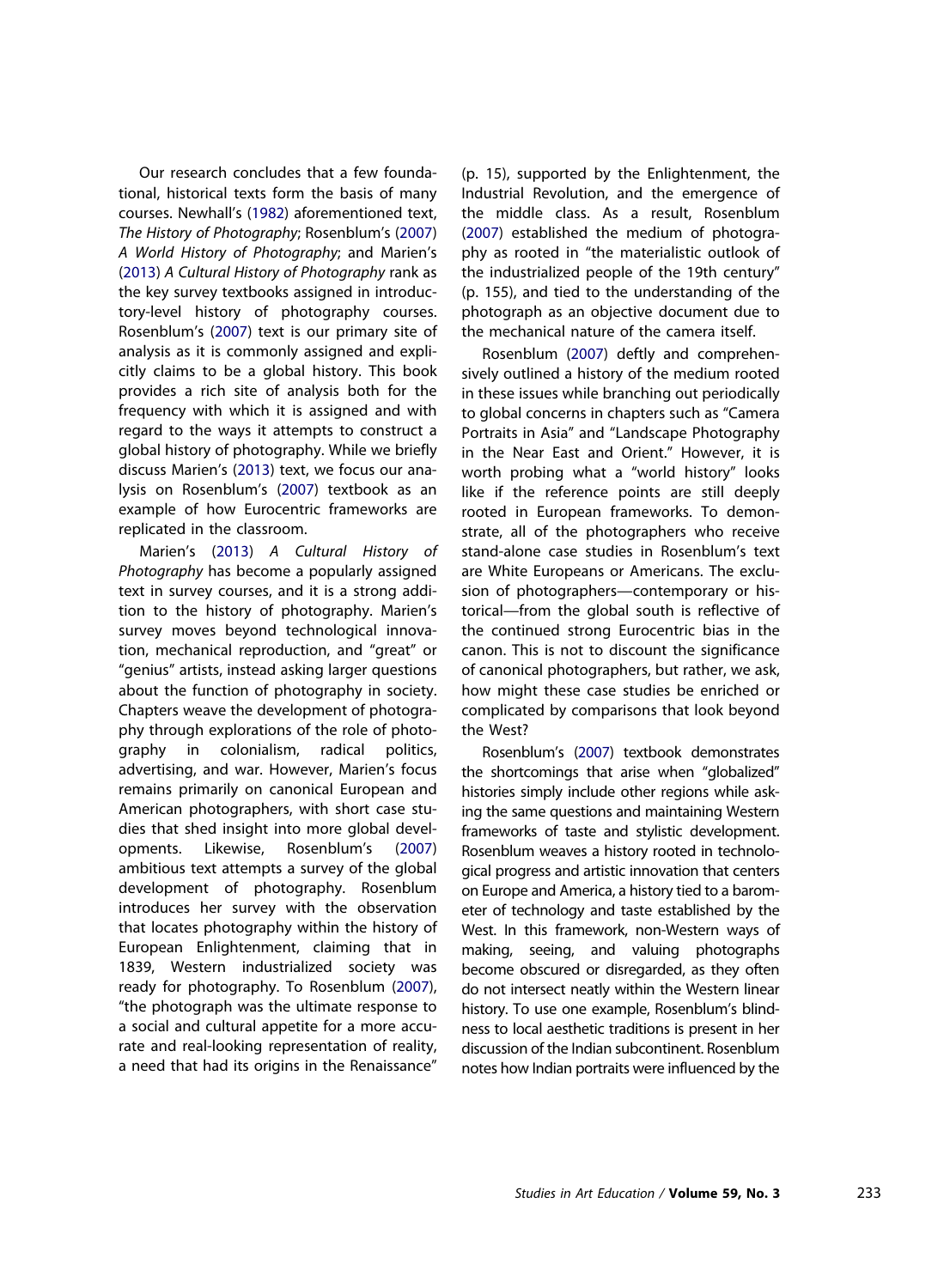patterns and compositions of Indian painting. Portraits often were hand-painted photographs in the decorative style of Indian miniatures. However, photo-historian Judith Mara Gutman's ([1996\)](#page-13-12) Through Indian Eyes argued that while the camera is based in monocular perspective, Indian photography has a very different approach to space, suggesting that non-Western ways of seeing have in fact influenced photography. Rosenblum [\(2007\)](#page-14-13) referenced Gutman's [\(1996](#page-13-12)) argument, noting that Gutman suggested: "that the camera itself was used in a different fashion than in the West, that Indian photographers were somehow able to avoid the representation of space and dimensionality even before the paint was added" (p. 74). However, Rosenblum rejected the contention that Indian photographers photographed differently than Westerners, instead suggesting the innovation was limited to the application of paint and did not reflect a strong break with Western ways of seeing. Yet as Pinney and Peterson [\(2003\)](#page-14-9) observed, in India, photography is not clearly identified as "modern" because of the integration of other, more ancient, media (p. 2). India thus introduces a complication to the history of photography, and the framework Rosenblum [\(2007](#page-14-13)) established is unable to account for alternative uses and understandings of photography and the camera.

<span id="page-7-2"></span>While photography undoubtedly was more widespread in prosperous, industrial nations, there are significant histories that emerge outside of these centers. To list a few examples: within months of Daguerre's innovation, photography studios catering to the urban elite had sprung up in Lima, Mexico City, Buenos Aires, and Rio de Janeiro (Poole, [2013,](#page-14-15) p. 1). In 1845, Russian experiments produced images on copper and brass, lowering the cost of daguerreotypes (Rosenblum, [2007,](#page-14-13) p. 23). In India, photography arrived in Calcutta in 1840 and was widespread in Bombay and Calcutta by the 1860s (Gutman, [1996,](#page-13-12) p. 427).

<span id="page-7-0"></span>These facts prompted us to ask: does the use or meaning of photography differ in these non-Western contexts? How do we assess

photographs that fall outside of Western ideals of formalism or technical skill? How can historians of photography introduce these histories within the dominant Western history? While these questions are too difficult to address in one analysis, we suggest holding on to the tensions that surface when multi-local histories are placed into dialogue and inform a more complex understanding of the history of photography.

## Methods for Teaching Histories of Photographies

<span id="page-7-1"></span>Decentering is an active process of accepting responsibility as educators for the canons we reinforce through the artworks we choose and the texts we assign. Panelists at a presentation entitled "Surveying the Survey" at the 2017 Universities Art Association of Canada conference observed that while over the past two decades the discipline of art history has undergone many changes, the traditional survey course remains entrenched at many institutions (Korda & Dymond, [2017](#page-14-16)). Through this article, we are in dialogue with many educators who are actively challenging the limitations of the European-centric survey course. A recent social media hashtag, #firstdayfirstimage, asked art educators to actively rethink the canons they create for their curricula starting with the first image shown to students on the first day of class. Doing so centers voices that have long been under-examined as the first image discussed in the classroom. These images include, but are not limited to, works by female artists; artists of color; lesbian, gay, bisexual, transgender, and queer artists; and Indigenous artists, and the works expand the histories [they] helped to create.<sup>3</sup>

In our proposed course, for example, a photograph of Frederick Douglass, the African American abolitionist, social reformer, orator, and writer, could start a survey of the history of photography. This would not substitute for a traditionally important photographer or subject purely to make a political point, however.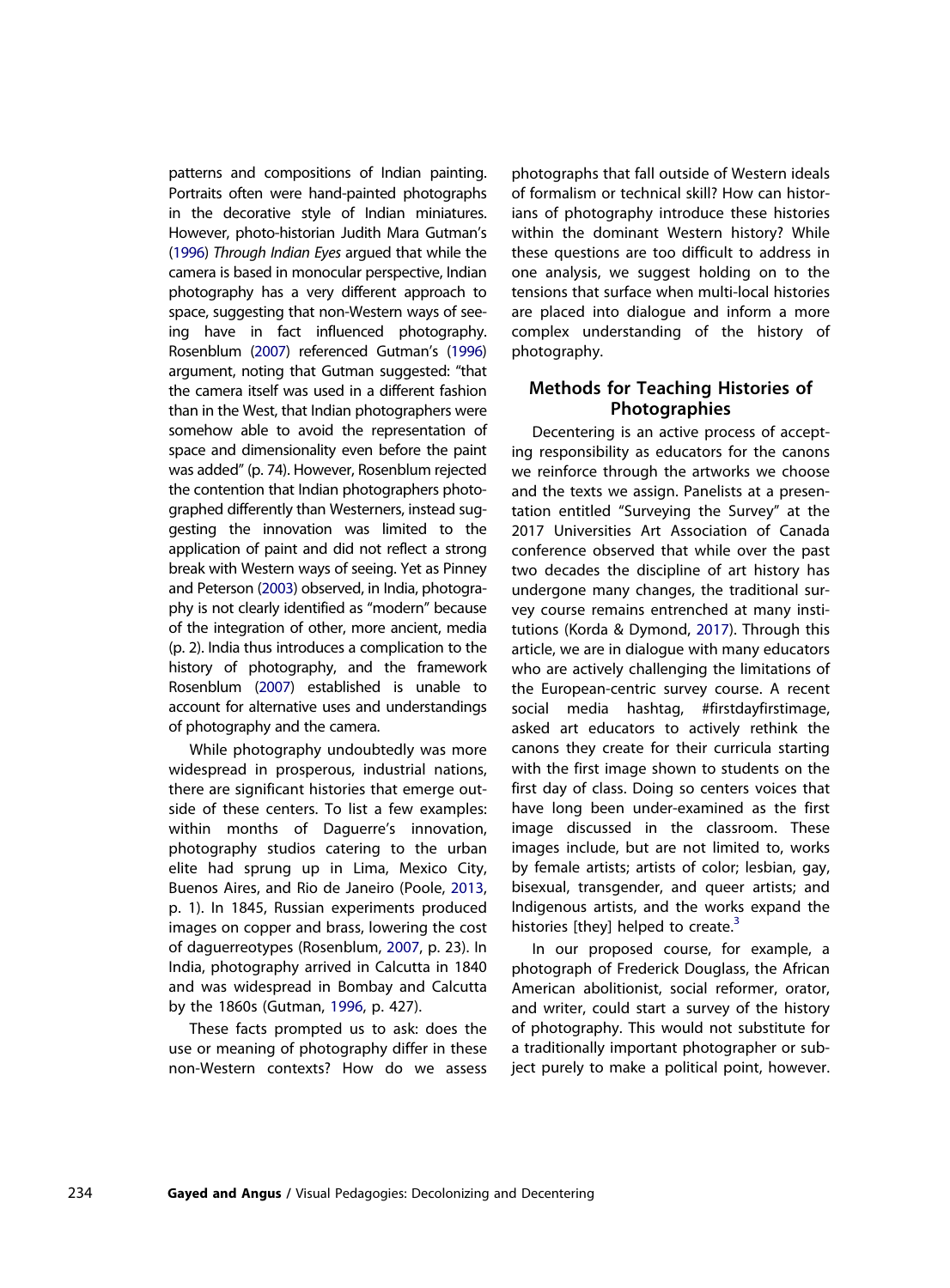Douglass, who sat for his first portrait in 1841, was the most photographed American of the 19th century, sitting for at least 160 portraits. Conscious of the role of images and employing the visual to advance his political causes, images of Douglass can be used to open up discussion of complex issues in the early history of photography as they pertain to race, class, and social justice.

<span id="page-8-0"></span>We propose extending this decentering further: structuring the course itself to center voices that have been left out of the discussion. Our proposed changes to the survey course structure are inspired by a curriculum shift at the Ontario College of Art and Design (OCAD) in Toronto (Seck Langill, [2017\)](#page-14-17). OCAD restructured its program to make introductory undergraduate courses largely non-Western, while upper-level classes teach more traditional, canonical art histories. Students who choose to study more traditional courses are able to, but students also are given a decentered foundation on which they can choose to build.

#### Course Structure

While OCAD is an example in which teaching non-Western art was prioritized in designing a university program at the administrative level, there also are ways to achieve these pedagogical interventions through course structure. To address the complexities of photographies, we designed a course structure that combines a thematic and geographic approach with a full week of lectures and course readings dedicated to a specific thematic inquiry followed by a focus on one geographic region. Thematic weeks include: Issues in Photography, Photography and Power, Photography and Resistance, and Decolonizing Photography, all of which introduce key issues in the history of photography and provide a framework for deeper analysis. Other weeks are geographic case studies that explore the development of photography in the various regions. The geographic weeks focus on photographic histories in Africa, East Asia, South Asia, Latin America, the Middle East,

North America, and Europe. As a method of decentering, we ask: what happens when the history of photography in Europe is taught last, rather than first? How do Daguerre and Talbot's innovations change when explored through a Middle Eastern or Latin American perspective before European or American perspectives are considered? In this switch, which issues and narratives come to the fore that might have been obscured when the lineage began with Europe and slowly ended up in colonial outposts? This intervention does not ignore the significance of technological innovation in Europe, which is addressed in thematic weeks—specifically "Issues in Photography"—and Europe's involvement in photography is entwined with other geographic regions. However, it is important to reorient histories away from a clear centerperiphery narrative, and studying Europe last can offer this revisionist approach.

#### Timeline

Our second method involves shifting the temporal parameters of the discussion. History of photography courses typically start in 1839, but we ask: what would a history of photography look like if it started before 1839? The history of Talbot and Daguerre is well documented, but they were only two figures in a much broader exploration of light, lenses, and light sensitive substances in the period. Our course begins with the pre-history of photography, which goes back to observations that inform the camera obscura. This intervention responds to writing on photography. For example, Marien's [\(2013\)](#page-14-12) history of photography starts before 1839, focusing on the "partial successes, missed opportunities, good fortune, and false starts" (p. xiv). Rosenblum's [\(2007\)](#page-14-13) text begins in 1839, but she later analyzes the study of light in 5th-century B.C. China, 6thcentury Greece, and 10th-century Iraq, to name a few points of convergence (p. 192). Even the term "photography" was first used in two different hemispheres by Hercules Florence, who was based in Brazil, and Johann H. von Maedler in Germany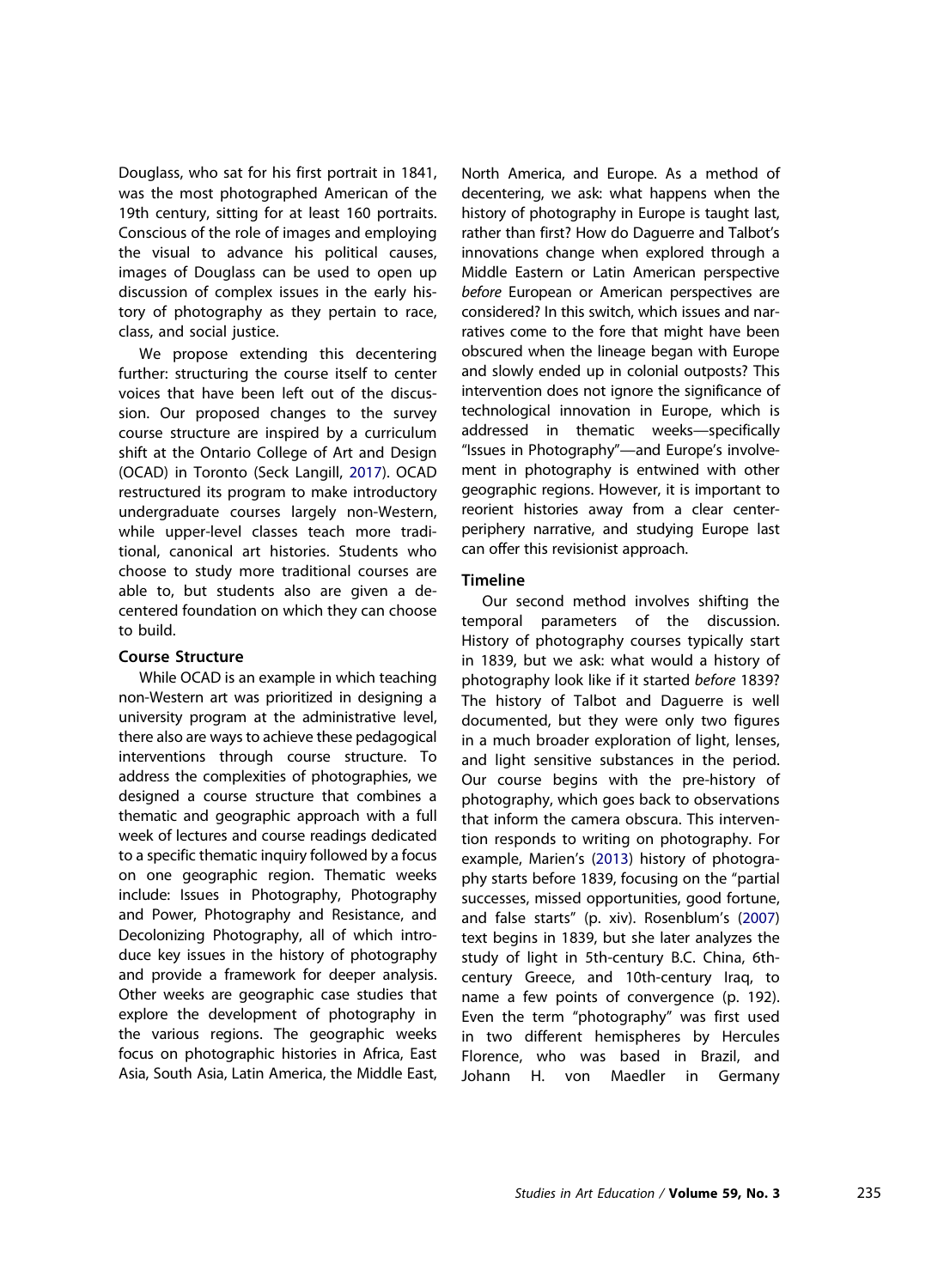(Rosenblum, [2007,](#page-14-13) p. 27). The impossibility of writing one linear history of photography becomes apparent with these interventions. By establishing the development of photographic technologies as contested, numerous, and often nonlinear, multiple and occasionally divergent histories of photographies emerge.

Within each week that is focused on a specific region, discussions move beyond a strictly linear format while maintaining a roughly chronological structure within each lecture. Our course returns to key moments from different perspectives, exploring significant issues, people, and developments from multiple viewpoints. This structure helps to address the gaps in work by people of color, women, and Indigenous photographers. For example, within Canada, there are not many examples of early photography by Indigenous artists. However, the work of contemporary Indigenous artists, such as Rebecca Belmore or Jeff Thomas, can be placed into dialogue with historical work by settlers to open up discussions about how history is written. We suggest that this approach reveals the entwinement of histories: rather than a straightforward narrative of innovation and influence, we find connections and differences in unexpected places.

#### Course Readings

Survey classes of art history and the history of photography often exclusively rely on textbooks. While course-packs do not seem novel, our research indicates that textbooks are common for history of art survey courses. Some textbooks are strong. For example, Marien's ([2013](#page-14-12)) A Cultural History of Photography is a widely valued textbook. However, if the textbook is the primary or sole source of information, students are presented with an easy to comprehend, linear progression of information that reflects only one perspective. When complex issues such as feminism are introduced later, they can seem peripheral or additive, rather than central to the history of photography. Finally, because the textbook is comprehensive, students are given the mistaken impression that certain knowledges are fixed,

and some questions have a right or wrong answer, which limits dialogue and the production of new knowledge in the classroom. Course packs, while more work for the instructor and potentially more challenging for the students, set students up better for upperlevel courses, as course packs introduce higher-level thinking as foundational to reading and writing at the university level.

#### **Assignments**

Assignments and course evaluations still take place in traditional research essay formats. The parameters of the essays, however, are flexible in topic choice, and they require engagement with more than one geographic sphere and/or time period. Students are required to draw connections, comparisons, and contradistinctions between the histories of two or more locales, and students are encouraged to think thematically. For instance, a student may wish to explore themes of travel photography and the comparison of commercial trade photography through a comparative analysis of handpainted photographs in Japan and Egypt. This type of topic choice resists any compartmentalization of historical narrative.

#### Collaboration

A common concern by educators is that they lack the expertise beyond their specialization to teach a more complex survey. As a result, the survey course continues to replicate narrow interpretations of art history. Recognizing the limitations of our own art historical research, our proposed course was designed by both of us as a collaborative effort to combine the strengths of each scholar and to place traditional photographic history into dialogue with postcolonial scholarship and emerging scholarship that seeks to unsettle settler colonialism. The course builds from our respective specializations in the Americas and the Middle East, modern and contemporary, and artistic and vernacular photography. To further round out our course, we have engaged in dialogue with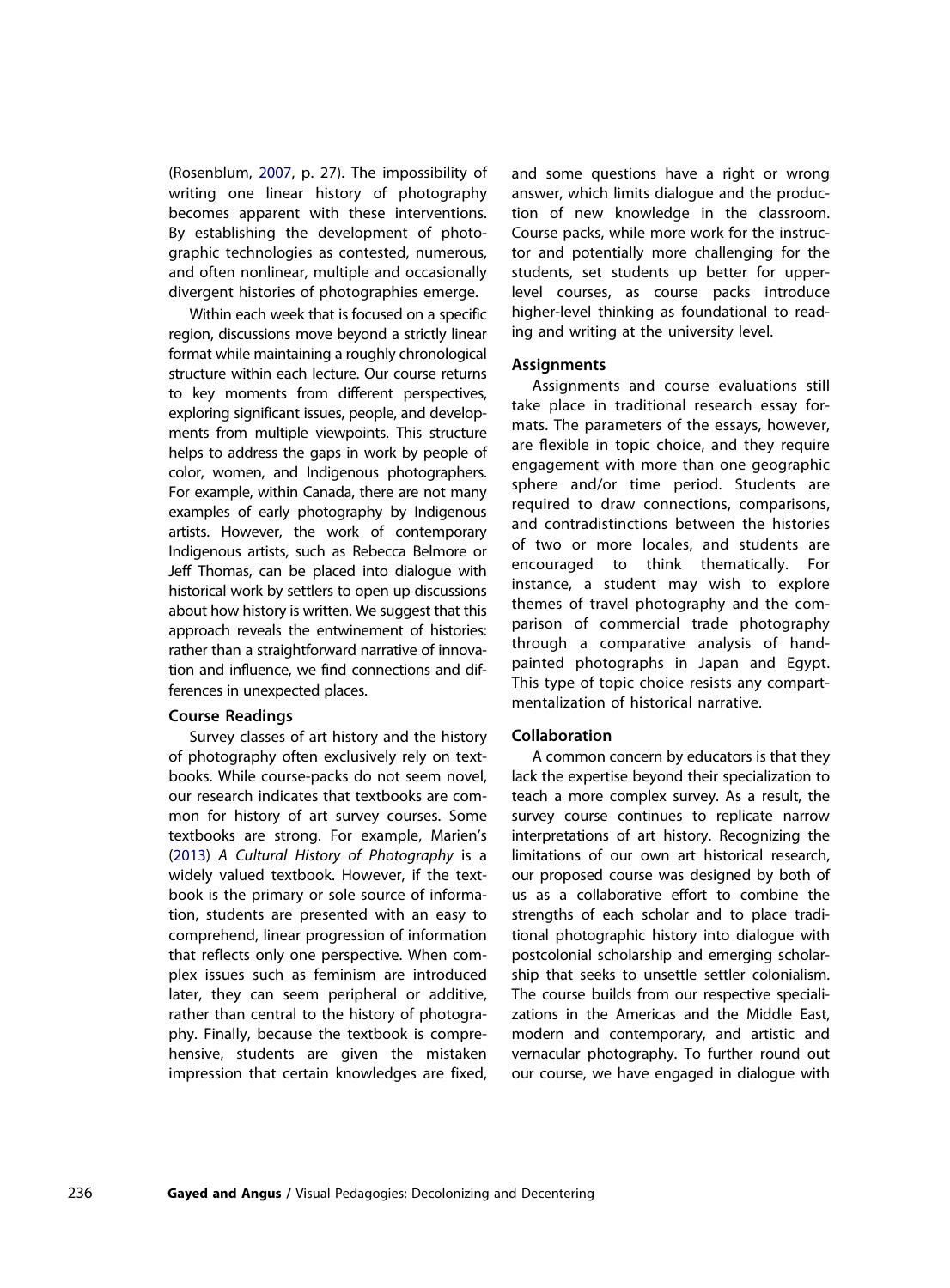specialists in other regions and methodologies. This can take the form of guest lectures, both in person and over Skype, suggestions for recommended readings, or advice on points of interest. Another form of knowledge sharing is the use of open source syllabi that facilitate a reconfigured survey.

### Decentering Photography: A Case Study

This case study is meant to illustrate the need for restructuring and reimagining how the history of photography is taught in the classroom while providing some possible approaches. Through a reading of the history of photographic advancement in the Middle East, we illustrate the inherent imperialism present within the writing of photographic history and the importance of decentering the European advancement of photography.<sup>[4](#page-15-3)</sup> Additionally, we provide further methods of implementing these strategies within future teaching and research. While this section deals heavily with the Eurocentric history of photography, it analyzes the academic interventions happening within the discipline and seeks to find ways to incorporate these methods into pedagogy. As argued throughout this article, it is important that theoretical advancement and decolonial praxis take place within the classroom as much as within the textbook.

<span id="page-10-1"></span><span id="page-10-0"></span>As historian Ali Behdad ([2016\)](#page-13-13) argued, a crucial link between the history of photography and Europe's knowledge about the Middle East has existed since the invention of the daguerreotype in 1839. Since Louis-Jacques-Mandé-Daguerre introduced his invention to the Chambre des députés in France, politician, mathematician, and physicist Dominique François Arago [\(1980\)](#page-13-14) commented on "the extraordinary advantages that could have been derived from so exact and rapid a means of reproduction during the expedition to Egypt" (p. 17), and recommended that the Institut d'Egypte be equipped immediately with the new visual technology. In subsequent decades many European photographers followed Arago's suggestion and, with the support of various governmental institutions, photographers traveled to the Middle East to amass portfolios of Egyptian antiquity and the sites of the holy lands, making the region one of the principal training grounds for the early practice of photography (Behdad & Gartlan, [2013](#page-13-15), p. 1). This intrinsic link between photography and the Middle East also is seen in Daguerre's British counterpart, William Henry Fox Talbot, who in 1846 published a pamphlet entitled "The Talbotype Applied to Hieroglyphics," which was distributed among archeologists and orientalist scholars (Perez, [1988,](#page-14-18) p. 15).

<span id="page-10-3"></span><span id="page-10-2"></span>The dominant historiography understands photography as a Western import into Eastern lands. Historians of photography have generally assigned only marginal importance to the Middle East in the works of the many European photographers in the 19th century, and even less importance to the various traditions of Indigenous photography that emerged in the region soon after the introduction of the daguerreotype in 1839 (Behdad & Gartlan, [2013,](#page-13-15) p. 1). Currently, the study of photography in the Middle East is not focused on Indigenous photography, but rather historiographies of European photographers traveling to the Middle East on imperialist adventures during a period of colonial expansion. These European photographers and photo-studios that dominate the history of Middle Eastern photography include: Le Gray, Du Camp, Salzmann; the works of Tancrède Dumas, Francis Frith, Felice Beato, Emile Béchard, Hippolyte Arnoux, and Alexandre Leroux; as well as Maison Bonfils, Maison Lehnert & Landrock, Maison Garrigues, Photoglob Zurich, and Underwood and Underwood. Tellingly, all of these photographers and photography studios still define the imagery and historical narrative of photography in the Middle East. Then, how does one study, interpret, and read the visual imagery of Middle Eastern photography from local photographers and artists? In his detailed study of Middle Eastern portrait photography, The Arab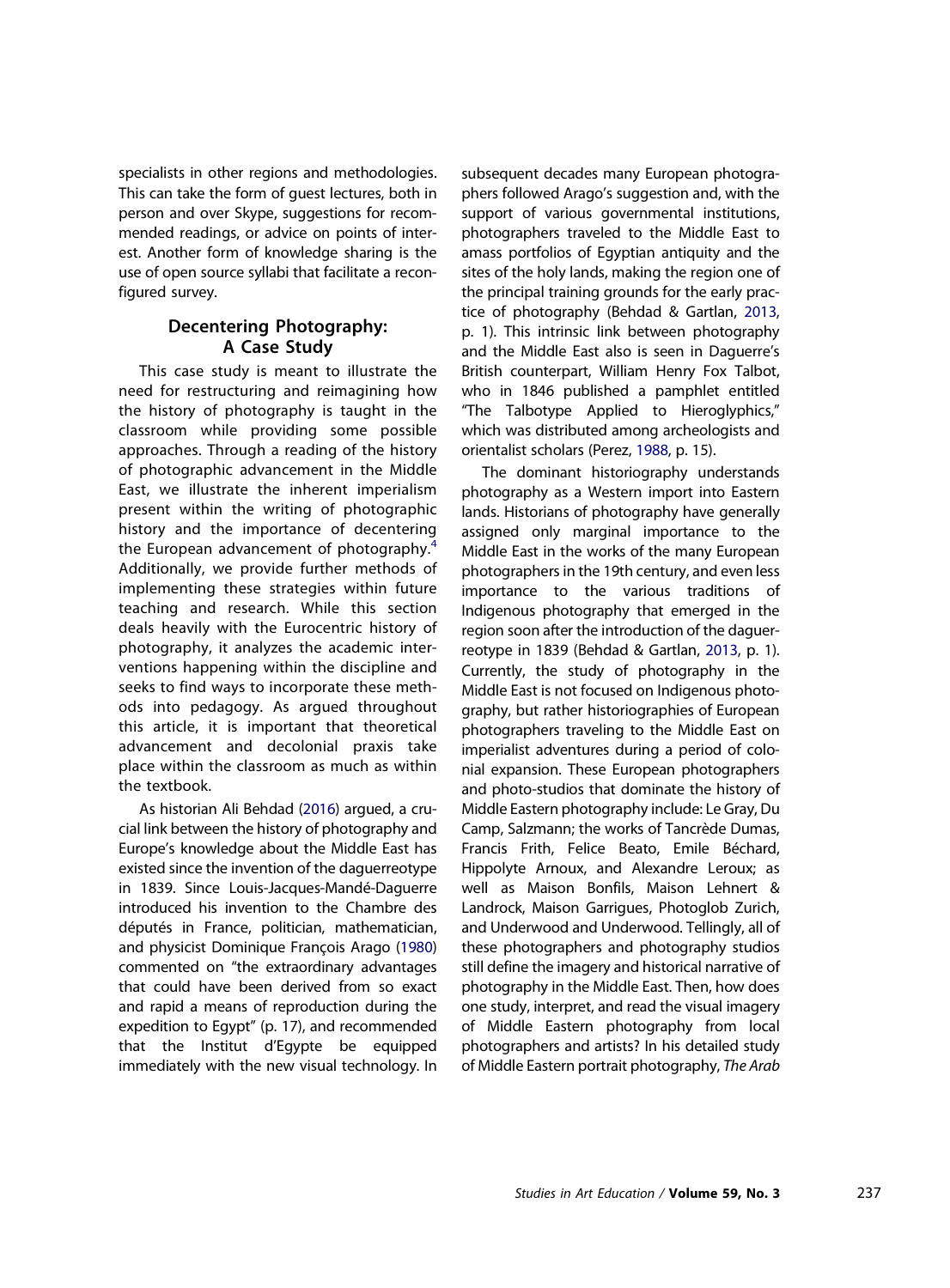Imago: A Social History of Portrait Photography, 1860–1910, historian Sheehi ([2016\)](#page-14-19) argued that asking how Middle Eastern photography is really different only re-inscribes the binaries of the dominant historical narrative of Middle Eastern photography (p. xxi). Cultural difference, and arguably Western exceptionalism, is maintained if photography from "Eastern lands" is distinct from the Western master-image. Rather than strictly analyzing the subject matter of the image itself, Orientalism's asymmetries of power need to be read as part of the photographic image as much as the subject matter. $5$ The clear divide between European photographers in the Middle East versus local photographers in the Middle East is indicative of the Western exceptionalism that maintains this Eurocentric master-narrative and disenfranchises Arabs from proprietorship of the universalizing power of photography.

Instead, a method we implement is to begin with local and Indigenous photographers, and then branch out from there into the photography of Europeans in the Middle East. It becomes evident that tropes like Orientalism and exoticism are used in complex ways by locals in a struggle of power and representation between Indigenous and tourist photographers. An instance of this local use of photography can be seen in the book Camera Orientalis, in which Behdad [\(2016\)](#page-13-13) shares family photographs of his grandfather in Iran from the turn of the 20th century[.6](#page-15-5) In the photographs of Mahmood Oskooui, the little boys in the scene are clearly visible and are seemingly playful and happy to be in front of the camera, while an ominous black shadow occupies the left quadrant of the picture. An unknown person scratched a shadow into the photograph deliberately. As later revealed by Behdad, the figure that stood in the picture was his grandmother, and she had been scratched off the negative plate to remove any traces of her presence within the photograph. Her absence in this photograph is noteworthy and the intentionality of removing a woman from the frame is something to be considered when evaluating local methods of image making and photographing local populations. More than this, the absence of Behdad's grandmother in the rest of the photographic archive speaks to matters of gender within photography, and possible techniques of image making and their relation to vernacular photography in Iran. It is this type of illustration of gender representation that images made by European photographers in the region will not, and could never, account for. It is the local understanding of cultural tradition fused with newly invented technologies of photography developing within the region that better illustrates what photography in the Middle East looks like and its vernacular function.

<span id="page-11-1"></span><span id="page-11-0"></span>While studies of local photographers in the Middle East are largely lacking in the academy, the valuable examples provided by Behdad ([2016](#page-13-13)) and Sheehi ([2016\)](#page-14-19) demonstrate that the local uses of photography in the Middle East have been overlooked until very recently. Instead, scholars have been looking closely at the writing of the history of photography in the Middle East, and edited volumes like Behdad and Gartlan [\(2013](#page-13-15)) Photography's Orientalism: New Essays on Colonial Representation offers a revisionist approach to Eurocentric writings of art history and the creation of the photographic medium. An important method and arguably a strength of this text, are the geo-temporal ambiguities it uses. For example, the inclusion of Iranian photography—which is not part of the Middle East—within Behdad's book on Middle Eastern photography reflects that the geographic borders created by colonial powers need to be reimagined. The inclusion of Iranian photography within a study of Middle Eastern photographic history is not only natural but oftentimes necessary. Feldman ([2013](#page-13-16)) stated, "This is precisely the point. Recalling Edward Said's claim that Orientalism is generated by an imaginative geography" (p. 153), we reimagine this geography, or we imagine it differently.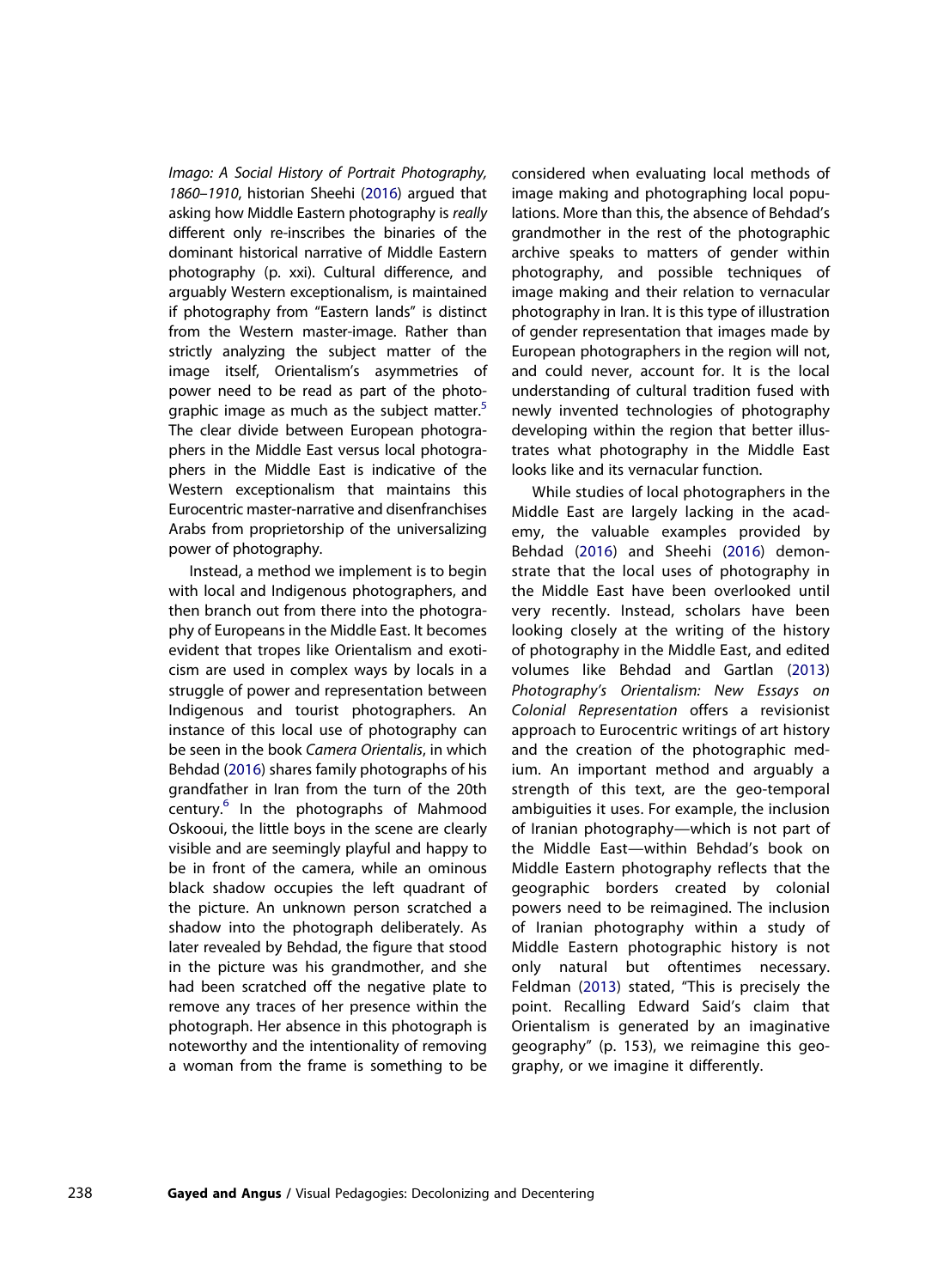Scholars such as Behdad and Gartlan [\(2013\)](#page-13-15) are re-writing the history of photography to show how the Middle East has been part of the development of the photographic medium since its conception—rather than being a solely British or French phenomenon later taken up by the rest of the world. This new wave of scholarship in the field needs to be better incorporated within the art history curriculum in order for these case studies to resist being only one-off instances of deep readings of both local photography and revisionist historiography. A method of doing this is to ensure that photographs of local photographers as well as readings focusing on the local advancement of photography in each region are studied in tandem, as doing so helps decenter and provincialize Europe in yet another way. Showing the very close link between European history of photography and the Middle East illustrates how since its invention, the photographic medium was developed, practiced, and re-invented in the Middle East by European photographers and by the local population. Taking history out of this European bubble shows the back and forth cultural exchanges that the Middle East had on the European conception and practice of photography, and viceversa. This transculturalization offers much more nuanced accounts of the history of photography (Pinney & Peterson, [2003](#page-14-9)), and shows the immense impact Islamicate cultures had on photographic production (Behdad, [2016](#page-13-13)), dissemination of photographs (Linrothe, [2013\)](#page-14-20), technological advancements and genre making (Akcan, [2013](#page-13-17); Grigsby, [2013;](#page-13-18) Pinney & Peterson, [2003](#page-14-9)), and the making and unmaking of nationalism and nation-states through photography (Feldman, [2013;](#page-13-16) Tagg, [2010](#page-14-11)).

<span id="page-12-1"></span><span id="page-12-0"></span>As demonstrated through this brief case study of both the history of photography in the Middle East and the literature on the topic, a multi-local approach is needed to decenter traditional conceptions of photography. Comparative understandings of the developments of photography in less contained geographic structures are conducive to understanding the influence photography as a technological tool had on local populations and their use of the medium. Building on the imaginative geography of Orientalism mentioned above, the power of representation can only truly be examined when historical ambiguities are embraced. As previously expressed, fixed parameters and rigid timelines reduce complex histories of intercultural encounters to an easily digestible linear narrative, erasing with it all complex overlaps in an undeniably global history of photography.

#### Conclusion

The survey course remains an important issue in art education research. While the history of art has undergone a reconsideration of the assumptions and traditions that underpin the discipline, more work must be done to introduce the results of new methodologies and ideologies in introductory-level courses. The canon is actively produced in the survey course, and the survey remains one of the foundational learning experiences for students entering the discipline. Globalizing and decentering histories need to fully integrate the histories of multiple locales in order to examine their relationships to power and representation. It is vital that this be done from a decentered starting point. Otherwise, attempts at globalizing histories will always center on Europe, and all other histories will remain peripheral additions to a grand narrative. This control and limitation of how geographies outside of Europe are permitted to contribute to historiography as a whole, whether it be the history of photography or art history more broadly, needs to be examined in ways that highlight the construct of such hierarchies, and educators should question the value judgments still being made by historians about civilization, progress, and those left outside of modernity.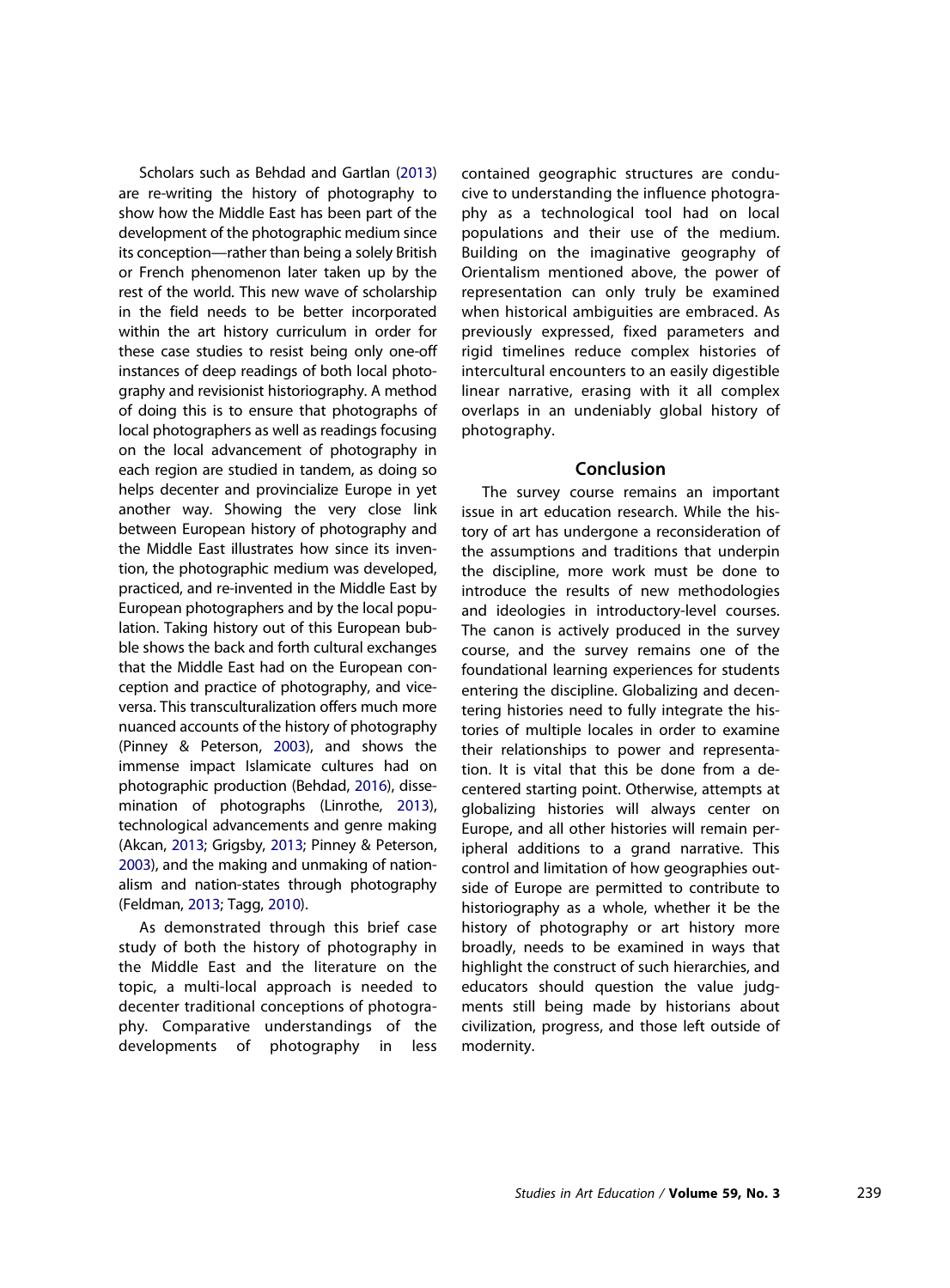#### **REFERENCES**

- <span id="page-13-17"></span>Akcan, E. ([2013](#page-12-0)). Off the frame: The panoramic city albums of Istanbul. In A. Behdad & L. Gartlan (Eds.), Photography's orientalism: New essays on colonial representation (pp. 93–114). Los Angeles, CA: Getty Publications.
- <span id="page-13-5"></span>Althusser, L. ([2014\)](#page-4-0). On the reproduction of capitalism: Ideology and ideological state apparatuses. London, England: Verso.
- <span id="page-13-11"></span>The American Assembly. [\(2016\)](#page-5-0). The open syllabus project. New York, NY: Columbia University. Retrieved from <https://opensyllabusproject.org>
- <span id="page-13-14"></span>Arago, D. F. [\(1980\)](#page-10-0). Report of the commission of the chamber of deputies. In A. Trachtenberg (ed.), Classic essays on photography (pp. 15–25). New Haven, CT: Leete's Island.
- <span id="page-13-6"></span>Barthes, R. [\(1981\)](#page-4-0). Camera lucida. New York, NY: Hill and Wang.
- <span id="page-13-13"></span>Behdad, A. [\(2016\)](#page-10-1). Camera orientalis: Reflections on photography in the Middle East. Chicago, IL: The University of Chicago Press.
- <span id="page-13-15"></span>Behdad, A., & Gartlan, L. (Eds.). [\(2013\)](#page-10-2). Photography's orientalism: New essays on colonial representation. Los Angeles, CA: Getty Publications.
- <span id="page-13-19"></span>Belting, H., Buddensieg, A., & Weibel, P. (Eds). ([2013](#page-15-6)). The global contemporary and the rise of new art worlds. Cambridge, MA: The MIT Press.
- <span id="page-13-7"></span>Benjamin, W. ([2007](#page-4-1)). The work of art in the age of mechanical reproduction. In H. Arendt (Ed.), Illuminations (Harry Zohn, Trans.) (pp. 217–251). New York, NY: Schocken Books.
- <span id="page-13-8"></span>Berger, J. [\(2008\)](#page-4-1). Ways of Seeing. London, England: Penguin Classics.
- <span id="page-13-4"></span>Bertrand, A. [\(1997\)](#page-4-2). Beaumont Newhall's "photography 1839–1937" making history. History of Photography, 21 (2), 137–146. doi[:10.1080/03087298.1997.10443731](http://dx.doi.org/10.1080/03087298.1997.10443731)
- <span id="page-13-9"></span>Bourdieu, P. [\(1990\)](#page-4-3). Photography: A middle-brow art. Cambridge, MA: Polity Press.
- <span id="page-13-3"></span>Brunet, F. [\(2011\)](#page-4-4). Nationalities and universalism in the early historiography of photography (1843–1857). History of Photography, 35(2), 98–110. doi:[10.1080/03087298.2010.516587](http://dx.doi.org/10.1080/03087298.2010.516587)
- <span id="page-13-0"></span>Brzyski, A. ([2007](#page-2-0)). Partisan canons. Durham, NC: Duke University Press.
- <span id="page-13-10"></span>Burgin, V. (Ed.). [\(1982\)](#page-4-5). Thinking photography. London, England: Macmillan Press.
- <span id="page-13-20"></span>Dadi, I., & Hassan, S. (Eds.). [\(2001\)](#page-15-6). Unpacking Europe: Towards a critical reading. Rotterdam, Netherlands: Museum Boijmans Van Beuningen.
- <span id="page-13-21"></span>Dave-Mukherji, P. ([2014](#page-15-6)). Art history and its discontents in global times. In J. Casid & A. D'Souza (Eds.), Art history in the wake of the global turn (pp. 88–106). New Haven, CT: Yale University Press.
- <span id="page-13-22"></span>D'Souza, A., & Casid, J. (Eds.). ([2014](#page-15-7)). Art history in the wake of the global turn. New Haven, CT: Yale University Press.
- <span id="page-13-23"></span>Elkins, J. [\(2010\)](#page-15-7). Is art history global? New York, NY: Routledge.
- <span id="page-13-16"></span>Feldman, H. [\(2013](#page-11-0)). Flash forward: Pictures at war. In A. Behdad & L. Gartlan (Eds.), Photography's orientalism: New essays on colonial representation (pp. 153–170). Los Angeles, CA: Getty Publications.
- <span id="page-13-2"></span>Gasser, M. [\(1992\)](#page-4-6). Histories of photography 1839–1939. History of Photography, 16(1), 50–60. doi:[10.1080/](http://dx.doi.org/10.1080/03087298.1992.10442521) [03087298.1992.10442521](http://dx.doi.org/10.1080/03087298.1992.10442521)
- <span id="page-13-18"></span>Grigsby, D. G. ([2013](#page-12-0)). Two or three dimensions? Scale, photography, and Egypt's pyramids. In A. Behdad & L. Gartlan (Eds.), Photography's Orientalism: New essays on colonial representation (pp. 115–128). Los Angeles, CA: Getty Publications.
- <span id="page-13-12"></span>Gutman, J. M. [\(1996](#page-7-0)). Through Indian eyes. In L. Heron & V. Williams (Eds.), Illuminations: Women writing on photography from the 1850s to the present (pp. 427–435). Durham, NC: Duke University Press.
- <span id="page-13-24"></span>Hodgson, M. G. S. [\(1974](#page-15-8)). The venture of Islam: Conscience and history in a world civilization. Chicago, IL: University of Chicago Press.
- <span id="page-13-1"></span>Iskin, R. E. ([2017](#page-2-1)). Re-envisioning the contemporary art canon: Perspectives in a global world. London, England: Routledge.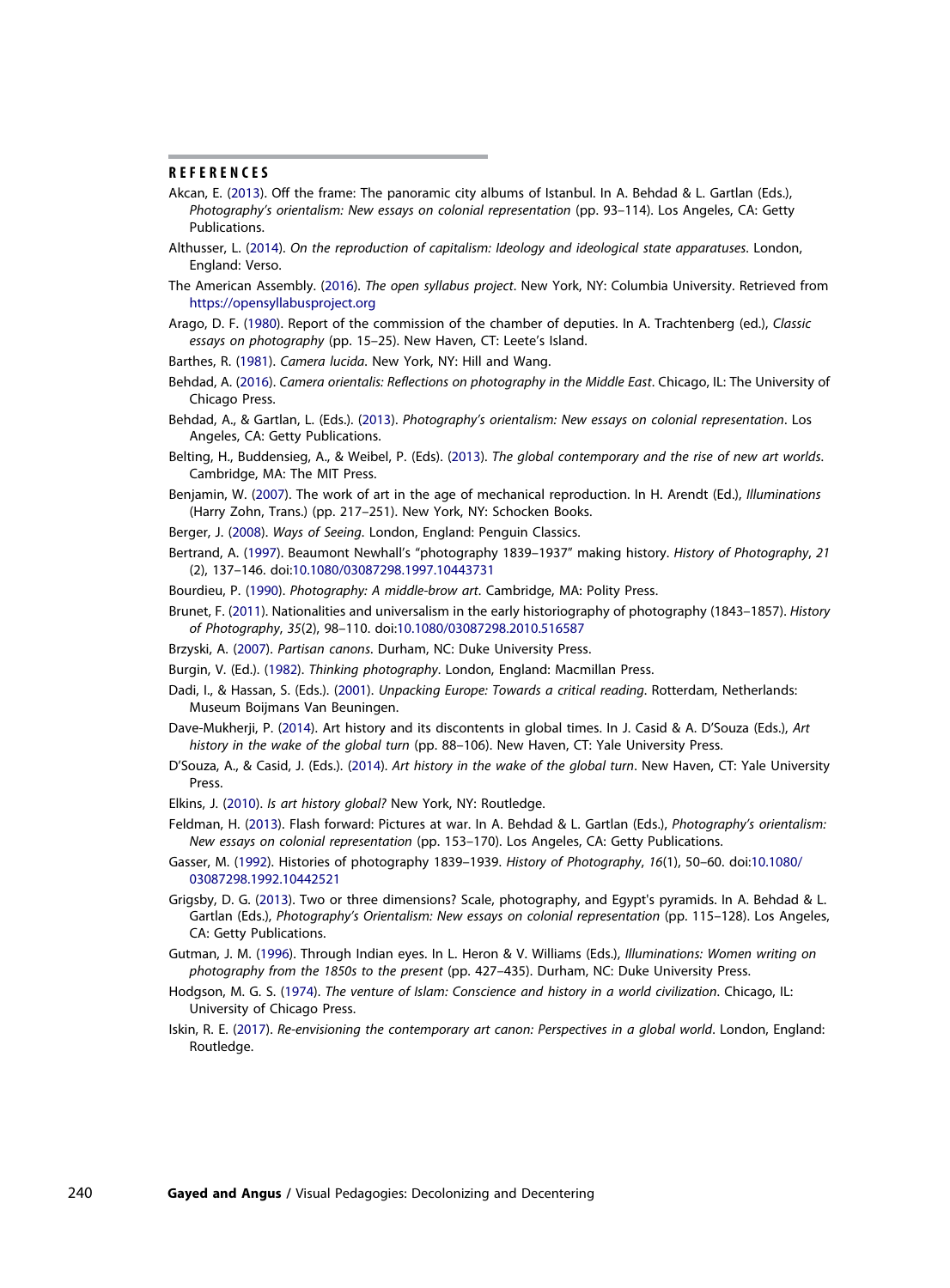- <span id="page-14-16"></span>Korda, A., & Dymond, A. ([2017,](#page-7-1) October). Art history pedagogy caucus: Surveying the survey [Abstract]. Panel at the Conference of the Universities Art Association of Canada, Banff, Canada.
- <span id="page-14-1"></span>Kraehe, A. M. ([2017](#page-3-0)). Arts equity: A praxis-oriented tale. Studies in Art Education: A Journal of Issues and Research, 58(4), 267–278. doi[:10.1080/00393541.2017.1368293](http://dx.doi.org/10.1080/00393541.2017.1368293)
- <span id="page-14-20"></span>Linrothe, R. ([2013](#page-12-1)). Travel albums and revisioning narratives: A case study in the Getty's Fleury "Cachemire" Album of 1908. In A. Behdad & L. Gartlan (Eds.), Photography's Orientalism: New essays on colonial representation (pp. 171–185). Los Angeles, CA: Getty Publications.
- <span id="page-14-8"></span>Low, M. [\(2012\)](#page-5-1). Japan on display: Photography and the emperor. London, England: Routledge.
- <span id="page-14-12"></span>Marien, M. W. [\(2013\)](#page-5-2). A cultural history of photography (4th ed.). London, England: Laurence King.
- <span id="page-14-21"></span>Mercer, K. [\(2005](#page-15-7)). Cosmopolitan modernisms. Cambridge, MA: MIT Press.
- <span id="page-14-22"></span>Mirzoeff, N. ([2014](#page-15-7)). The history of the anonymous and horizontal visuality. In J. Casid & A. D'Souza (Eds.), Art history in the wake of the global turn (pp. 197-212). New Haven, CT: Yale University Press.
- <span id="page-14-23"></span>Nelson, S. ([2014](#page-15-7)). Conversation without borders. In J. Casid & A. D'Souza (Eds.), Art history in the wake of the global turn (pp. 79-87). New Haven, CT: Yale University Press.
- <span id="page-14-14"></span>Newhall, B. ([1982](#page-5-3)). The history of photography: 1839 to the present (5th ed.). New York, NY: The Museum of Modern Art.
- <span id="page-14-24"></span>O'Brien, E., Nicodemus, E., Chiu, M., Genocchio, B., Coffey, M., & Tejada, R. (Eds.). ([2012](#page-15-7)). Modern art in Africa, Asia, and Latin America: An introduction to global modernisms. Sussex, England: Wiley-Blackwell Publishing.
- <span id="page-14-18"></span>Perez, N. N. [\(1988](#page-10-3)). Focus east: Early photography in the near east (1839-1885). New York, NY: Harry N. Abrams.
- <span id="page-14-9"></span>Pinney, C., & Peterson, N. (Eds.). ([2003](#page-5-4)). Photography's other histories. Durham, NC: Duke University Press.
- <span id="page-14-10"></span>Poole, D. [\(1997](#page-5-4)). Vision, race, and modernity: A visual economy of the Andean image world. Princeton, NJ: Princeton University Press.
- <span id="page-14-15"></span>Poole, D. [\(2013\)](#page-7-2). Photography in the history of race and nation. In Oxford bibliographies: Latin American studies. Oxford, England: Oxford University Press.
- <span id="page-14-13"></span>Rosenblum, N. ([2007\)](#page-5-5). A world history of photography (4th ed.). New York, NY: Abbeville Press Publishers.
- <span id="page-14-5"></span>Rosler, M. [\(1993\)](#page-4-7). In, around, and afterthoughts (on documentary photography). In R. Bolton (Ed.), The contest of meaning: Critical histories of photography (pp. 303–325). Cambridge, MA: MIT Press.
- <span id="page-14-25"></span>Roxburgh, D. J., McWilliams, M., & Emani, F. ([2017](#page-15-9)). Technologies of the image: Art in 19th-century Iran. Cambridge, MA: Harvard Art Museums.
- <span id="page-14-28"></span>Said, E. W. ([1978\)](#page-15-10). Orientalism. London, England: Routledge & Kegan Paul Press.
- <span id="page-14-17"></span>Seck Langill, C. [\(2017,](#page-8-0) October). Art history restart: Curricular approaches. Presented at the Conference of the Universities Art Association of Canada, Banff, Alberta.
- <span id="page-14-6"></span>Sekula, A. [\(1986\)](#page-4-7). The body and the archive. October, 39, 3–64. doi[:10.2307/778312](http://dx.doi.org/10.2307/778312)
- <span id="page-14-19"></span>Sheehi, S. [\(2016\)](#page-11-1). The Arab imago: A social history of portrait photography, 1860-1910. Princeton, NJ: Princeton University Press.
- <span id="page-14-26"></span>Smith, T. [\(2011\)](#page-15-9). Contemporary art: World currents. Upper Saddle River, NJ: Prentice Hall Publishing.
- <span id="page-14-7"></span>Solomon-Godeau, A. ([1991](#page-4-7)). Photography at the dock: Essays on photographic history, institutions, and practices. Minneapolis: University of Minnesota Press.
- <span id="page-14-4"></span>Sontag, S. [\(1977\)](#page-4-1). On photography. New York, NY: Farrar, Straus and Giroux.
- <span id="page-14-2"></span>Statistics Canada. ([2017](#page-3-1)). Census profile. 2016 Census. Statistics Canada Catalogue no. 98-316-X2016001.
- <span id="page-14-3"></span>Tagg, J. ([1988](#page-4-8)). The burden of representation: Essays on photographies and histories. Amherst: University of Massachusetts Press.
- <span id="page-14-11"></span>Tagg, J. ([2010\)](#page-5-4). The disciplinary frame: Photographic truths and the capture of meaning. Minneapolis: University of Minnesota Press.
- <span id="page-14-27"></span>Tiampo, M. ([2011](#page-15-9)). Gutai: Decentering modernism. Chicago, IL: The University of Chicago Press.
- <span id="page-14-0"></span>Tuck, E., & Yang, K. W. ([2012](#page-2-2)). Decolonization is not a metaphor. Decolonization: Indigeneity, Education & Society,  $1(1), 1-40.$